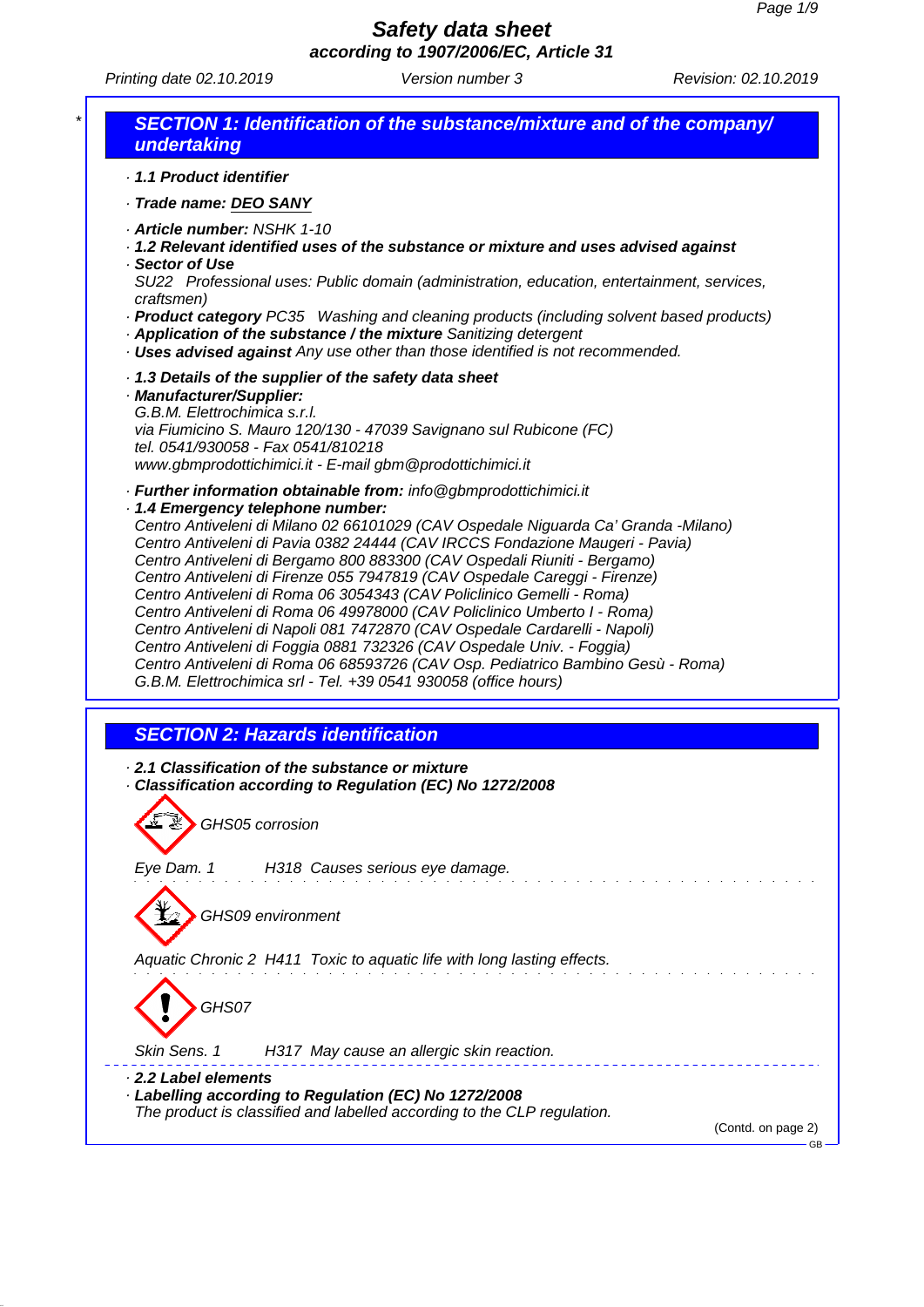*Printing date 02.10.2019 Version number 3 Revision: 02.10.2019*

#### *Trade name: DEO SANY*

| · Hazard pictograms                                                                                                                                              |                                                                                                                                                                                                                                                                                                                                                                                                                                                                                        | (Contd. of page 1) |
|------------------------------------------------------------------------------------------------------------------------------------------------------------------|----------------------------------------------------------------------------------------------------------------------------------------------------------------------------------------------------------------------------------------------------------------------------------------------------------------------------------------------------------------------------------------------------------------------------------------------------------------------------------------|--------------------|
| GHS07<br>GHS05                                                                                                                                                   | GHS09                                                                                                                                                                                                                                                                                                                                                                                                                                                                                  |                    |
| · Signal word Danger                                                                                                                                             |                                                                                                                                                                                                                                                                                                                                                                                                                                                                                        |                    |
| Isotridecanolo etossilato<br>$(R)$ -p-mentha-1,8-diene<br>· Hazard statements<br>· Precautionary statements<br>P <sub>273</sub><br>P <sub>280</sub><br>P302+P352 | · Hazard-determining components of labelling:<br>Amides, C8-18 (even numbered) and C18-unsatd., N, N-bis(hydroxyethyl)<br>H318 Causes serious eye damage.<br>H317 May cause an allergic skin reaction.<br>H411 Toxic to aquatic life with long lasting effects.<br>Avoid release to the environment.<br>Wear eye protection / face protection.<br>IF ON SKIN: Wash with plenty of water.<br>P305+P351+P338 IF IN EYES: Rinse cautiously with water for several minutes. Remove contact |                    |
|                                                                                                                                                                  | lenses, if present and easy to do. Continue rinsing.                                                                                                                                                                                                                                                                                                                                                                                                                                   |                    |
| P312<br>P332+P313<br>P <sub>501</sub>                                                                                                                            | Call a POISON CENTER/doctor if you feel unwell.<br>If skin irritation occurs: Get medical advice/attention.<br>Dispose of contents/container in accordance with local/regional/national/<br>international regulations.                                                                                                                                                                                                                                                                 |                    |
| 2.3 Other hazards                                                                                                                                                |                                                                                                                                                                                                                                                                                                                                                                                                                                                                                        |                    |

#### *· Results of PBT and vPvB assessment*

*· PBT: Not applicable.*

*· vPvB: Not applicable.*

# *SECTION 3: Composition/information on ingredients*

*· 3.2 Chemical characterisation: Mixtures*

*· Description: Mixture of substances listed below with nonhazardous additions.*

| · Dangerous components:                                               |                                                                                                                                                           |             |
|-----------------------------------------------------------------------|-----------------------------------------------------------------------------------------------------------------------------------------------------------|-------------|
| CAS: 34590-94-8<br>EINECS: 252-104-2<br>Reg.nr.: 01-2119450011-60     | Dipropylene glycol monomethyl ether<br>substance with a Community workplace exposure limit                                                                | 15-25%      |
| CAS: 69011-36-5                                                       | Isotridecanolo etossilato<br>Eye Dam. 1, H318; <>>> Acute Tox. 4, H302                                                                                    | $5 - 15%$   |
| CAS: 68155-07-7<br>Reg.nr.: 01-2119490100-53-0001                     | Amides, C8-18 (even numbered) and C18-unsatd., N,<br>N-bis(hydroxyethyl)<br>Eye Dam. 1, H318; $\Diamond$ Aquatic Chronic 2, H411;<br>Skin Irrit. 2, H315  | $5 - 15%$   |
| CAS: 5989-27-5<br>EINECS: 227-813-5<br>Reg.nr.: 01-2119529223-47-0007 | $(R)$ -p-mentha-1,8-diene<br>Flam. Liq. 3, H226; Aquatic Acute 1, H400;<br>Aquatic Chronic 1, H410; $\diamond$ Skin Irrit. 2, H315; Skin<br>Sens. 1, H317 | $2 - 5%$    |
| CAS: 3380-30-1<br>ELINCS: 429-290-0                                   | 5-chloro-2-(4-chlorophenoxy)phenol<br>Eye Dam. 1, H318; 4 Aquatic Acute 1, H400<br>(M=10); Aquatic Chronic 1, H410 (M=10)                                 | $0.1 - 1\%$ |
|                                                                       | Additional information: For the wording of the listed hazard phrases refer to section 16.                                                                 |             |

(Contd. on page 3)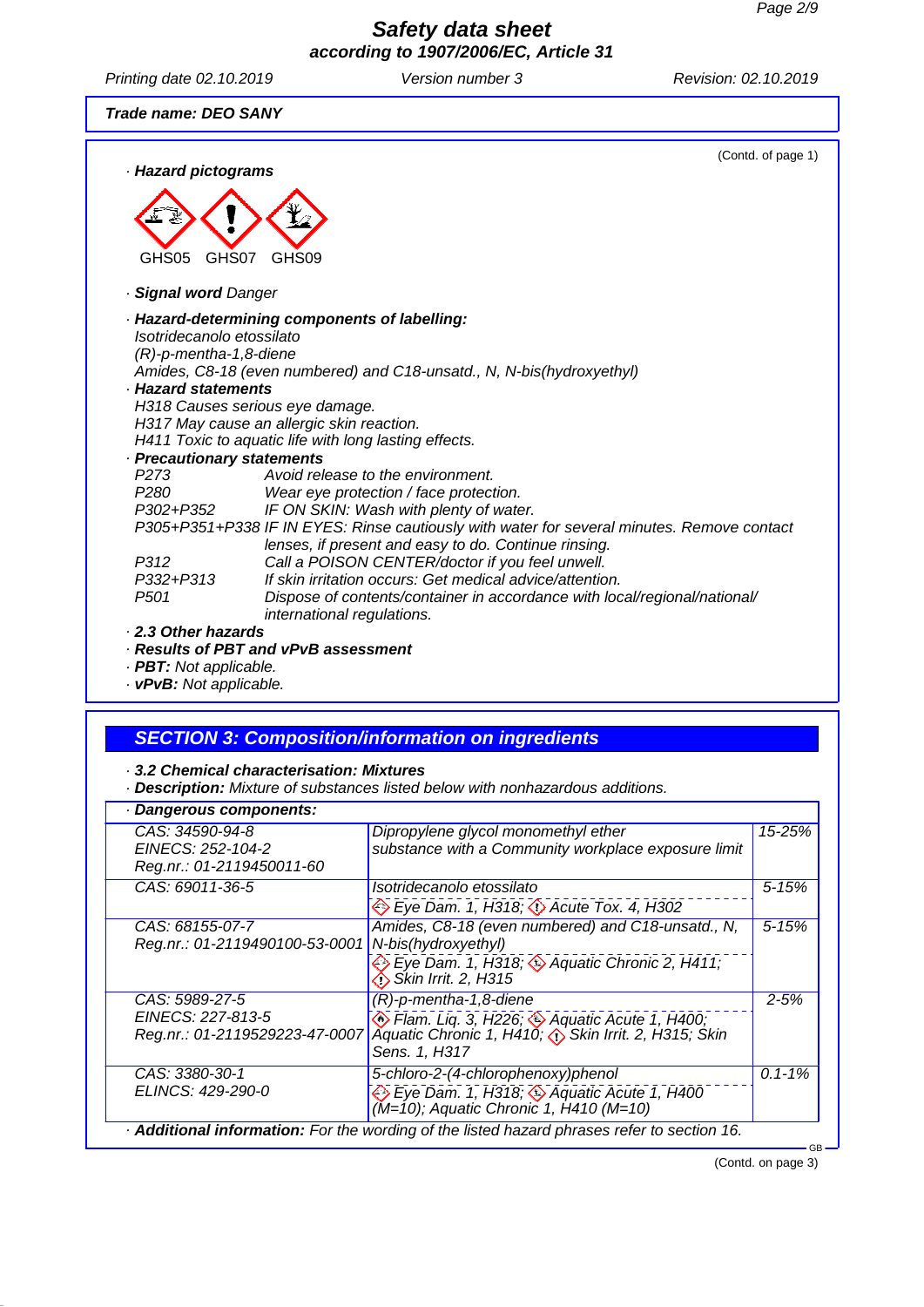*Printing date 02.10.2019 Version number 3 Revision: 02.10.2019*

(Contd. of page 2)

#### *Trade name: DEO SANY*

*SECTION 4: First aid measures*

- *· 4.1 Description of first aid measures*
- *· General information:*

*Rescue workers must wear the protective equipment described in section 8.2 of this safety data sheet.*

- *· After inhalation: Supply fresh air and to be sure call for a doctor.*
- *· After skin contact: Immediately wash with water and soap and rinse thoroughly.*
- *· After eye contact: Rinse opened eye for several minutes under running water. Then consult a doctor.*
- *· After swallowing: Rinse your mouth well*

*Do not induce vomiting; call for medical help immediately.*

- *· 4.2 Most important symptoms and effects, both acute and delayed Eyes: corrosive, corneal damage, irritation Skin: irritation*
- *· 4.3 Indication of any immediate medical attention and special treatment needed No further relevant information available.*

### *SECTION 5: Firefighting measures*

- *· 5.1 Extinguishing media*
- *· Suitable extinguishing agents: Use fire extinguishing methods suitable to surrounding conditions. CO2, powder or water spray. Fight larger fires with water spray. · For safety reasons unsuitable extinguishing agents: None in particular*
- *· 5.2 Special hazards arising from the substance or mixture No further relevant information available.*
- *· 5.3 Advice for firefighters*
- *· Protective equipment: See Section 8 for information on personal protection equipment. See Section 8 for information on personal protection equipment.*
- *· Additional information*

*Dispose of fire debris and contaminated fire fighting water in accordance with official regulations.*

### *SECTION 6: Accidental release measures*

- *· 6.1 Personal precautions, protective equipment and emergency procedures Wear protective equipment. Keep unprotected persons away.*
- *· 6.2 Environmental precautions: Do not allow product to reach sewage system or any water course. Inform respective authorities in case of seepage into water course or sewage system.*
- *· 6.3 Methods and material for containment and cleaning up: Absorb with liquid-binding material (sand, diatomite, acid binders, universal binders, sawdust).*
- *· 6.4 Reference to other sections See Section 7 for information on safe handling. See Section 8 for information on personal protection equipment. See Section 13 for disposal information.*

## *SECTION 7: Handling and storage*

*· 7.1 Precautions for safe handling You should follow the usual precautions for handling chemical products Store in cool, dry place in tightly closed receptacles.*

*· Information about fire - and explosion protection: No special measures required.*

(Contd. on page 4)

GB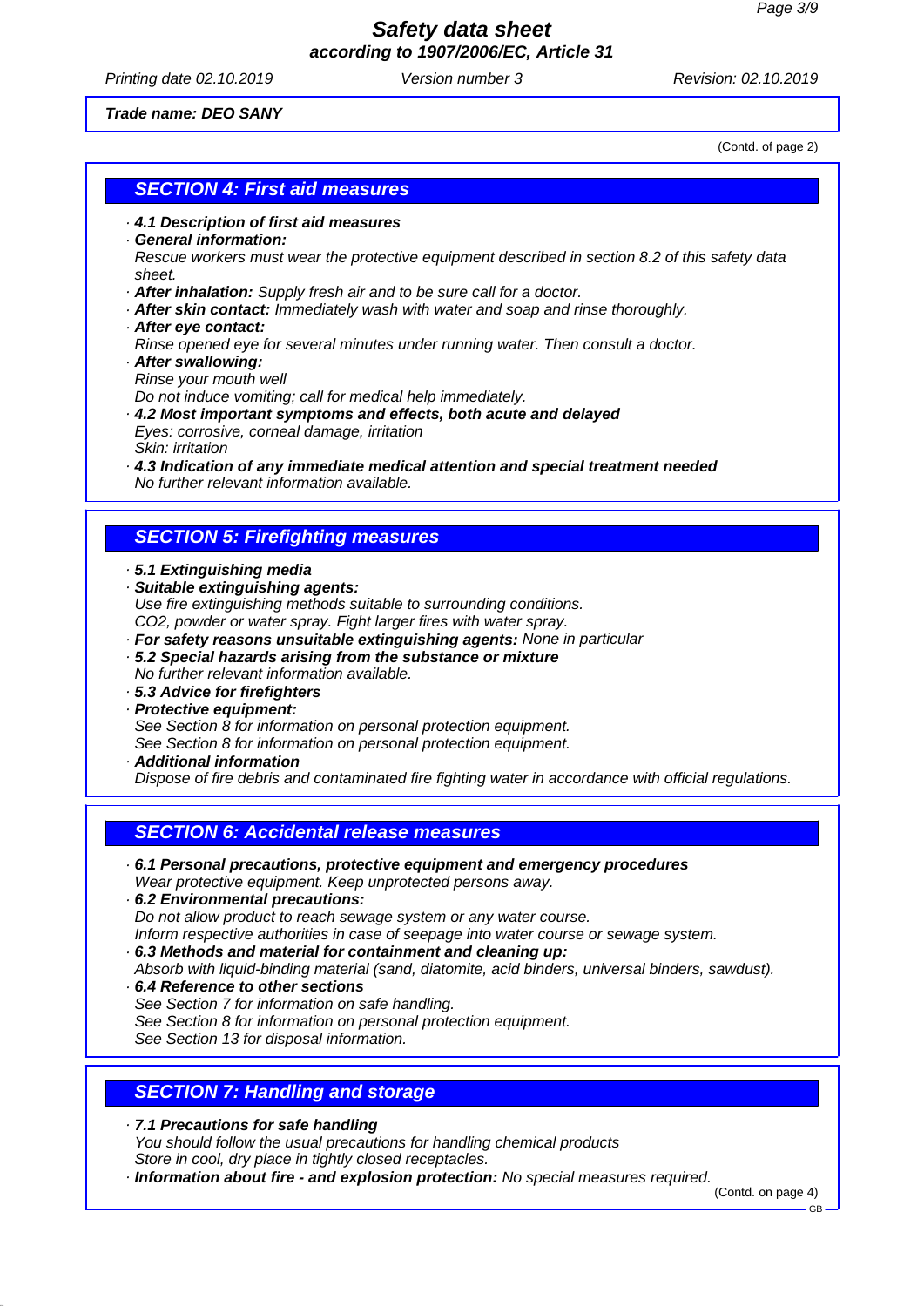# *Safety data sheet*

*according to 1907/2006/EC, Article 31*

*Printing date 02.10.2019 Version number 3 Revision: 02.10.2019*

#### *Trade name: DEO SANY*

(Contd. of page 3)

- *· 7.2 Conditions for safe storage, including any incompatibilities*
- *· Storage:*

*· Requirements to be met by storerooms and receptacles: Store only in the original receptacle.*

- *· Information about storage in one common storage facility: Not required.*
- *· Further information about storage conditions: None.*

*· 7.3 Specific end use(s) No further relevant information available.*

### *SECTION 8: Exposure controls/personal protection*

*· Additional information about design of technical facilities: No further data; see item 7.*

*· 8.1 Control parameters*

*· Ingredients with limit values that require monitoring at the workplace:*

#### *34590-94-8 Dipropylene glycol monomethyl ether*

*WEL Long-term value: 308 mg/m³, 50 ppm Sk*

*· Additional information: The lists valid during the making were used as basis.*

- *· 8.2 Exposure controls*
- *· Personal protective equipment:*
- *· General protective and hygienic measures: Immediately remove all soiled and contaminated clothing*
- *Wash hands before breaks and at the end of work. Avoid contact with the eyes and skin.*
- *· Respiratory protection: Not required.*
- *· Protection of hands:*



*Protective gloves*

*Only use EN 374-3 certified protective gloves against chemical agents.*

*The glove material has to be impermeable and resistant to the product/ the substance/ the preparation.*

*Selection of the glove material on consideration of the penetration times, rates of diffusion and the degradation*

*· Material of gloves*

*The selection of the suitable gloves does not only depend on the material, but also on further marks of quality and varies from manufacturer to manufacturer. As the product is a preparation of several substances, the resistance of the glove material can not be calculated in advance and has therefore to be checked prior to the application.*

*Recommended thickness of the material: 0.2 mm Neoprene gloves*

*Nitrile rubber, NBR*

*· Penetration time of glove material*

*The exact break trough time has to be found out by the manufacturer of the protective gloves and has to be observed.*

*Value for the permeation: Level 2/3*

*· Eye protection:*



*Tightly sealed goggles*

(Contd. on page 5)

GB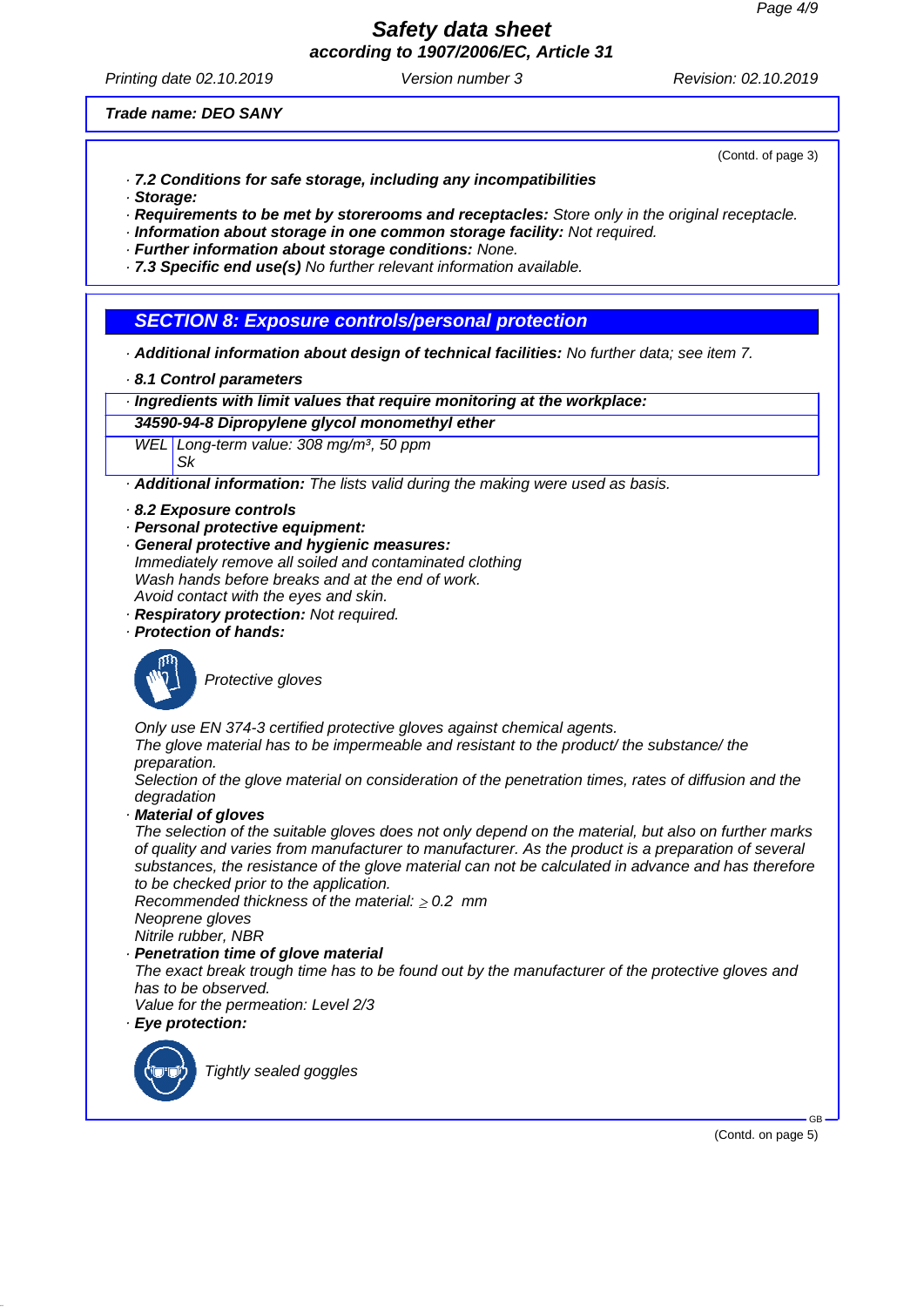*Printing date 02.10.2019 Version number 3 Revision: 02.10.2019*

#### *Trade name: DEO SANY*

(Contd. of page 4)

| <b>SECTION 9: Physical and chemical properties</b>          |                                               |  |
|-------------------------------------------------------------|-----------------------------------------------|--|
| . 9.1 Information on basic physical and chemical properties |                                               |  |
| · General Information                                       |                                               |  |
| · Appearance:<br>Form:                                      | Fluid                                         |  |
| Colour:                                                     | Light yellow                                  |  |
| Odour:                                                      | Pleasant                                      |  |
| · Odour threshold:                                          | Not determined.                               |  |
| · pH-value at 20 °C:                                        | 8.5                                           |  |
| Change in condition                                         |                                               |  |
| Melting point/freezing point:                               | Undetermined.                                 |  |
| Initial boiling point and boiling range: $>100$ °C          |                                               |  |
| · Flash point:                                              | Not applicable.                               |  |
| · Flammability (solid, gas):                                | Not applicable.                               |  |
| · Auto-ignition temperature:                                | Product is not selfigniting.                  |  |
| · Explosive properties:                                     | Product does not present an explosion hazard. |  |
| · Explosion limits:                                         |                                               |  |
| Lower:                                                      | Not determined.                               |  |
| <b>Upper:</b>                                               | Not determined.                               |  |
| · Vapour pressure at 20 °C:                                 | $23$ hPa                                      |  |
| · Density at 20 °C:                                         | 1.03 g/cm <sup>3</sup>                        |  |
| · Relative density                                          | Not determined.                               |  |
| · Vapour density                                            | Not determined.                               |  |
| · Evaporation rate                                          | Not determined.                               |  |
| · Solubility in / Miscibility with                          |                                               |  |
| water:                                                      | Soluble.                                      |  |
| · Partition coefficient: n-octanol/water:                   | Not determined.                               |  |
| · Viscosity:                                                |                                               |  |
| Dynamic:                                                    | Not determined.                               |  |
| Kinematic:                                                  | Not determined.                               |  |
| · 9.2 Other information                                     | No further relevant information available.    |  |

### *SECTION 10: Stability and reactivity*

*· 10.1 Reactivity No hazardous reactions when stored and handled according to instructions*

*· 10.2 Chemical stability*

*· Thermal decomposition / conditions to be avoided:*

*No decomposition if used according to specifications.*

*· 10.3 Possibility of hazardous reactions No dangerous reactions known.*

*· 10.4 Conditions to avoid Excessive variations in temperature, below 0 ° C and above 40 ° C*

*· 10.5 Incompatible materials: Avoid contact with acids and oxidants.*

*· 10.6 Hazardous decomposition products: No dangerous decomposition products known.*

#### *SECTION 11: Toxicological information*

*· 11.1 Information on toxicological effects*

*· Acute toxicity Based on available data, the classification criteria are not met.*

(Contd. on page 6)

GB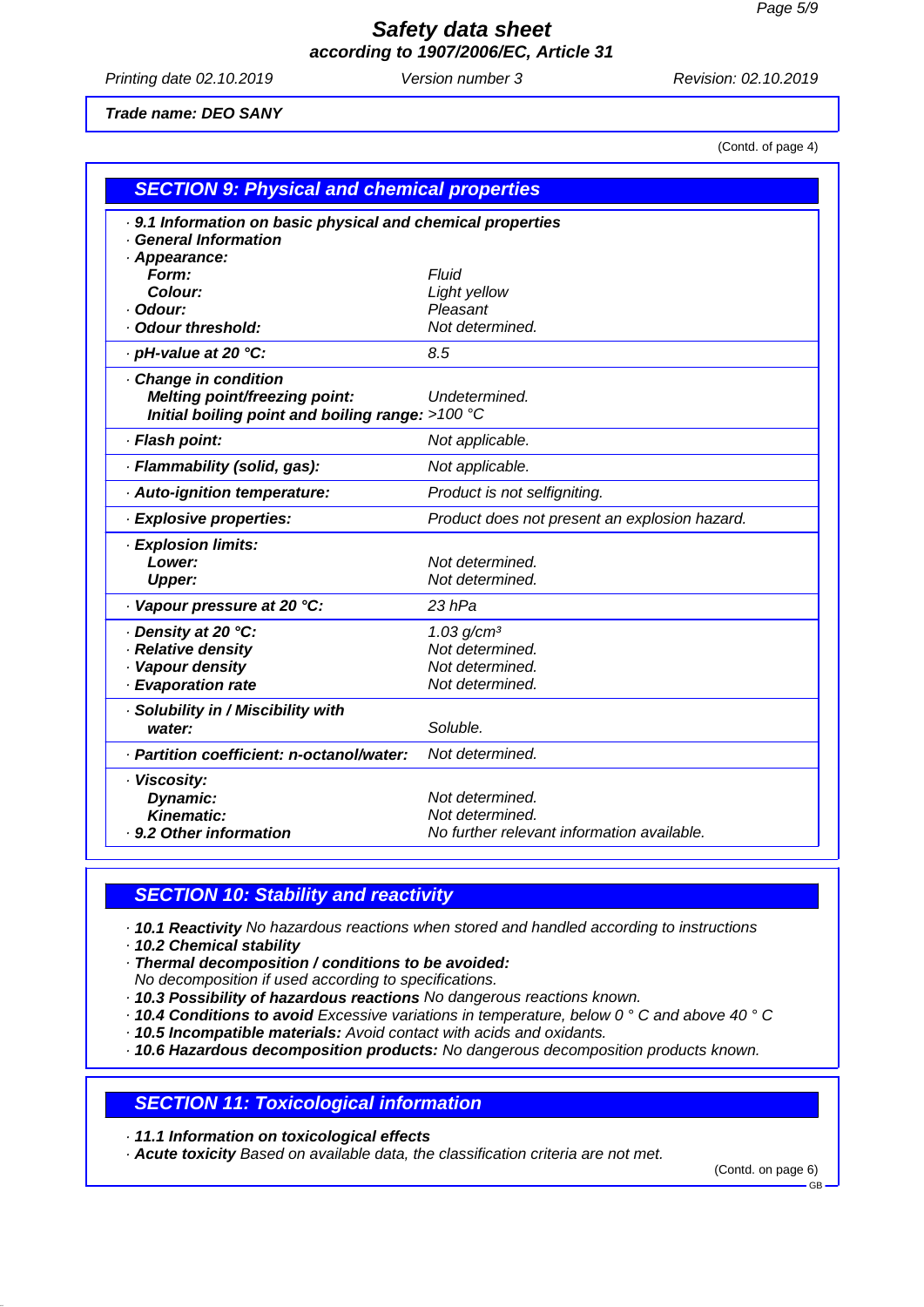*Printing date 02.10.2019 Version number 3 Revision: 02.10.2019*

*Trade name: DEO SANY*

|                 | · LD/LC50 values relevant for classification:                                                      |
|-----------------|----------------------------------------------------------------------------------------------------|
|                 | <b>ATE (Acute Toxicity Estimates)</b>                                                              |
| Oral            | LD50 3,333-13,333 mg/kg (rat)                                                                      |
|                 | 34590-94-8 Dipropylene glycol monomethyl ether                                                     |
| Oral            | LD50 5,660 mg/kg (rat)                                                                             |
|                 | Dermal LD50 $9,500$ mg/kg (rab)                                                                    |
|                 | 69011-36-5 Isotridecanolo etossilato                                                               |
| Oral            | LD50 500-2,000 mg/kg (rat)                                                                         |
|                 | 5989-27-5 (R)-p-mentha-1,8-diene                                                                   |
| Oral            | LD50 $4,400$ mg/kg (rat)                                                                           |
|                 | · Primary irritant effect:                                                                         |
|                 | · Skin corrosion/irritation Based on available data, the classification criteria are not met.      |
|                 | · Serious eye damage/irritation                                                                    |
|                 | Causes serious eye damage.                                                                         |
|                 | · Respiratory or skin sensitisation                                                                |
|                 | May cause an allergic skin reaction.                                                               |
|                 | CMR effects (carcinogenity, mutagenicity and toxicity for reproduction)                            |
|                 | · Germ cell mutagenicity Based on available data, the classification criteria are not met.         |
|                 | · Carcinogenicity Based on available data, the classification criteria are not met.                |
|                 | · Reproductive toxicity Based on available data, the classification criteria are not met.          |
|                 | · STOT-single exposure Based on available data, the classification criteria are not met.           |
|                 | · STOT-repeated exposure Based on available data, the classification criteria are not met.         |
|                 | · Aspiration hazard Based on available data, the classification criteria are not met.              |
|                 | <b>SECTION 12: Ecological information</b>                                                          |
|                 |                                                                                                    |
|                 | · Aquatic toxicity:                                                                                |
|                 | 69011-36-5 Isotridecanolo etossilato                                                               |
|                 | EC50 1-10 mg/l (algae) (durata 72 h)                                                               |
|                 | 1-10 mg/l (daphnia) (durata 48 h)                                                                  |
|                 | 5989-27-5 (R)-p-mentha-1,8-diene                                                                   |
|                 | EC50 1 mg/kg (daphnia)                                                                             |
|                 | · 12.2 Persistence and degradability Easily biodegradable                                          |
|                 | · 12.3 Bioaccumulative potential Non significant accumulation in organisms                         |
|                 | · 12.4 Mobility in soil No further relevant information available.                                 |
|                 | · Ecotoxical effects:                                                                              |
|                 | · Remark: Toxic for fish                                                                           |
|                 | · Additional ecological information:                                                               |
|                 | General notes:                                                                                     |
|                 | Water hazard class 2 (German Regulation) (Self-assessment): hazardous for water                    |
|                 |                                                                                                    |
| · 12.1 Toxicity | Do not allow product to reach ground water, water course or sewage system.                         |
|                 | Danger to drinking water if even small quantities leak into the ground.                            |
|                 | Also poisonous for fish and plankton in water bodies.                                              |
|                 | Toxic for aquatic organisms                                                                        |
|                 | . 12.5 Results of PBT and vPvB assessment                                                          |
|                 | · <b>PBT:</b> Not applicable.                                                                      |
|                 | · vPvB: Not applicable.<br>· 12.6 Other adverse effects No further relevant information available. |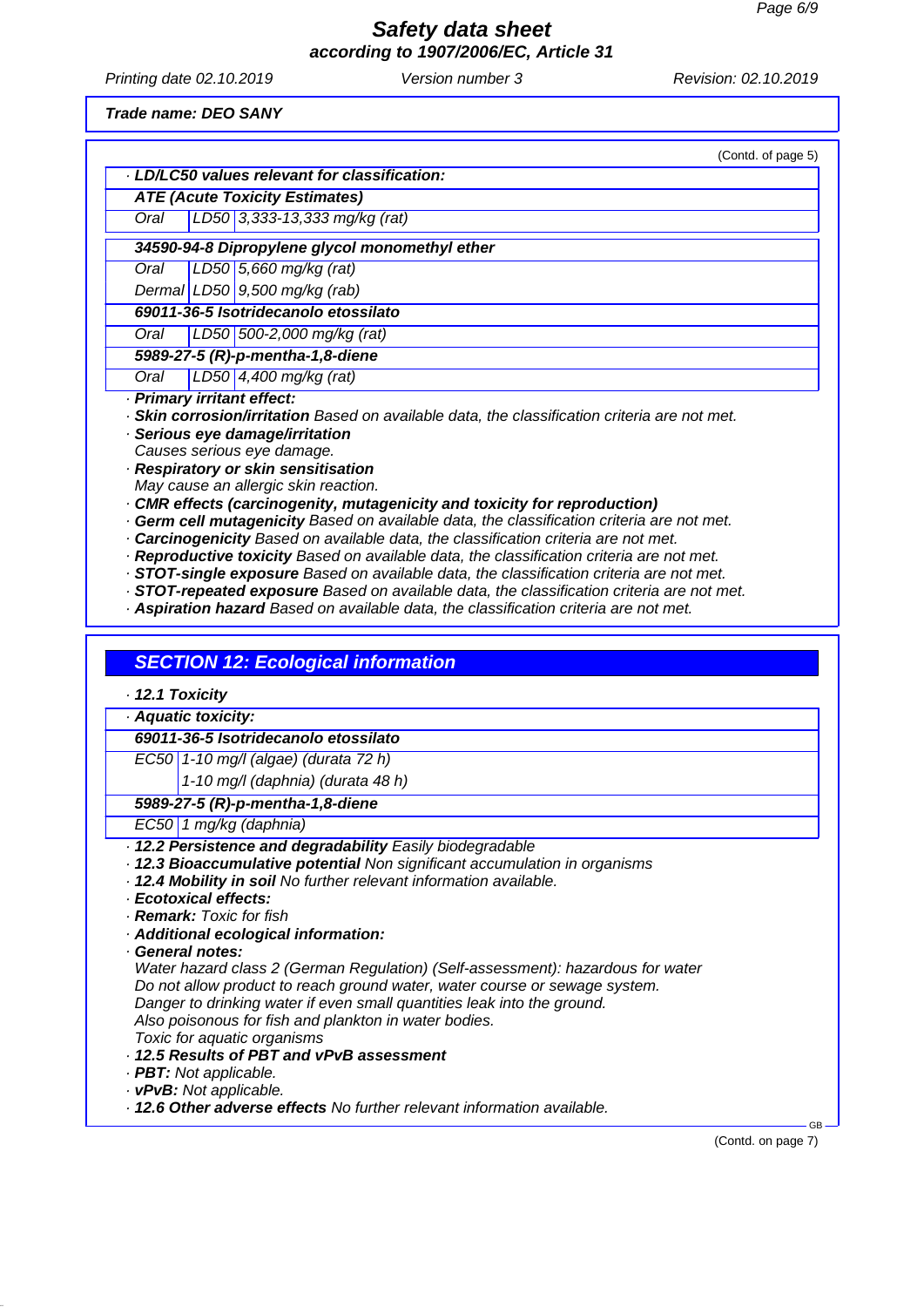*Printing date 02.10.2019 Version number 3 Revision: 02.10.2019*

#### *Trade name: DEO SANY*

(Contd. of page 6)

GB

#### *SECTION 13: Disposal considerations*

#### *· 13.1 Waste treatment methods*

#### *· Recommendation*

*Do not discard the product or its packaging. Do not empty into drains. Recycle the product. When recycling is not possible, dispose through an authorized company in compliance with the local or national regulations. The assignment of the waste code is the user's responsibility, after determining the properties of the waste and the process generating it and after discussing it with the authorities responsible for disposal.*

*· Uncleaned packaging:*

*· Recommendation:*

*Empty the containers before disposal. Do not reuse the emptied containers. Send the empty containers to recycling or to an authorized company in compliance with local and national regulations.*

*· Recommended cleansing agents: Water.*

| <b>SECTION 14: Transport information</b>                                                                                                                                          |                                                                                                                                                                                                |
|-----------------------------------------------------------------------------------------------------------------------------------------------------------------------------------|------------------------------------------------------------------------------------------------------------------------------------------------------------------------------------------------|
| · 14.1 UN-Number<br>· ADR, IMDG, IATA                                                                                                                                             | <b>UN3082</b>                                                                                                                                                                                  |
| · 14.2 UN proper shipping name<br>$·$ ADR                                                                                                                                         | <i>3082 ENVIRONMENTALLY HAZARDOUS</i><br>SUBSTANCE, LIQUID, N.O.S. (DIPENTENE,<br>Amides, C8-18 (even numbered) and C18-unsatd.,<br>N, N-bis(hydroxyethyl))                                    |
| · IMDG<br>· IATA                                                                                                                                                                  | ENVIRONMENTALLY HAZARDOUS<br>SUBSTANCE, LIQUID, N.O.S. (DIPENTENE,<br>Amides, C8-18 (even numbered) and C18-unsatd.,<br>N, N-bis(hydroxyethyl)), MARINE POLLUTANT<br>ENVIRONMENTALLY HAZARDOUS |
|                                                                                                                                                                                   | SUBSTANCE, LIQUID, N.O.S. (DIPENTENE,<br>Amides, C8-18 (even numbered) and C18-unsatd.,<br>N, N-bis(hydroxyethyl))                                                                             |
|                                                                                                                                                                                   |                                                                                                                                                                                                |
|                                                                                                                                                                                   | 9 Miscellaneous dangerous substances and                                                                                                                                                       |
|                                                                                                                                                                                   | articles.<br>9                                                                                                                                                                                 |
|                                                                                                                                                                                   | III                                                                                                                                                                                            |
|                                                                                                                                                                                   | Product contains environmentally hazardous<br>substances: (R)-p-mentha-1,8-diene                                                                                                               |
| · 14.3 Transport hazard class(es)<br>· ADR, IMDG, IATA<br>· Class<br>· Label<br>· 14.4 Packing group<br>· ADR, IMDG, IATA<br>· 14.5 Environmental hazards:<br>· Marine pollutant: | No<br>Symbol (fish and tree)                                                                                                                                                                   |
| · Special marking (ADR):<br>· Special marking (IATA):                                                                                                                             | Symbol (fish and tree)<br>Symbol (fish and tree)                                                                                                                                               |
| · 14.6 Special precautions for user                                                                                                                                               | Warning: Miscellaneous dangerous substances<br>and articles.                                                                                                                                   |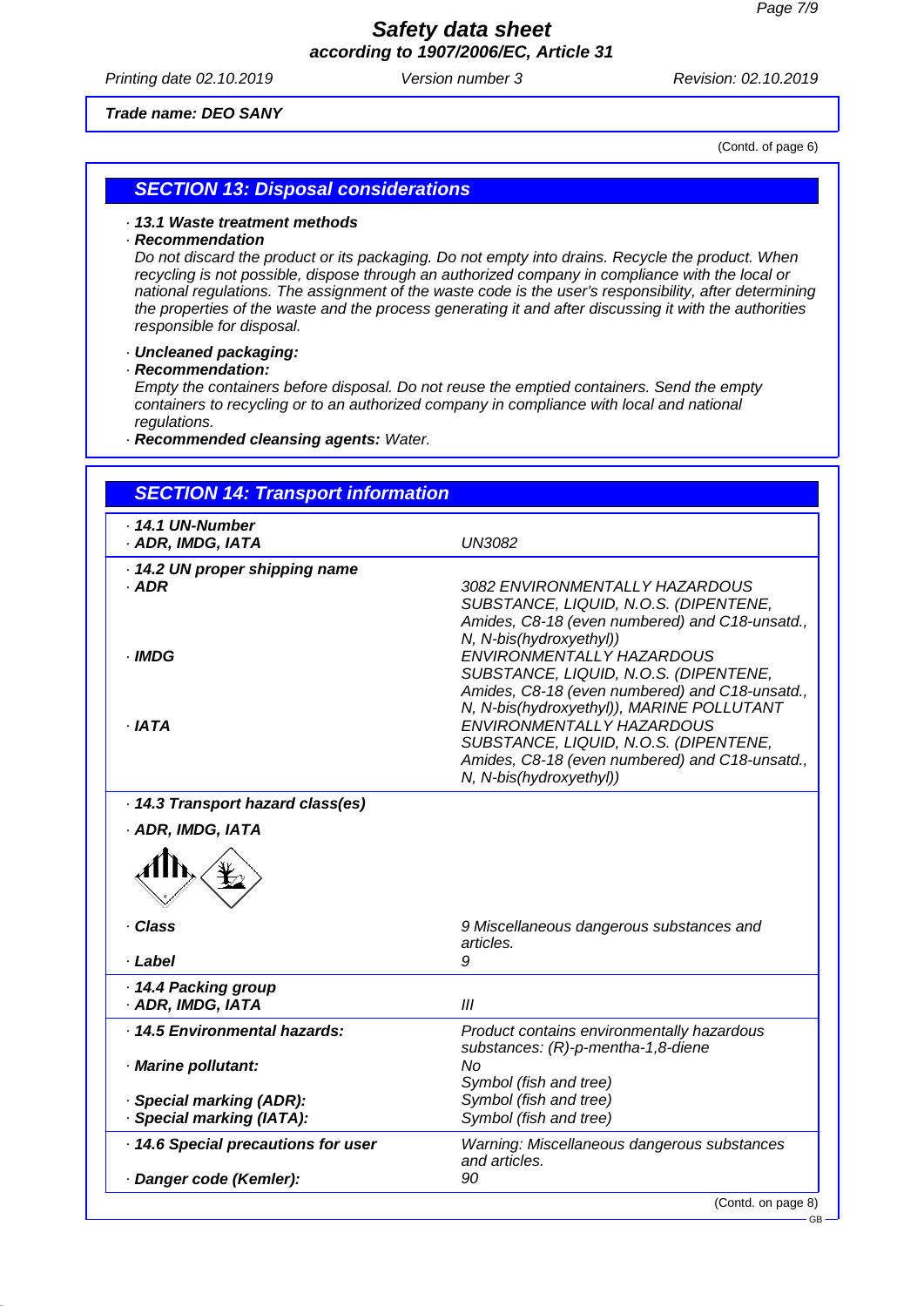*Printing date 02.10.2019 Version number 3 Revision: 02.10.2019*

*Trade name: DEO SANY*

|                                                                                            | (Contd. of page 7)                                                                                                                                               |
|--------------------------------------------------------------------------------------------|------------------------------------------------------------------------------------------------------------------------------------------------------------------|
| · EMS Number:<br>· Stowage Category                                                        | $F-A, S-F$<br>А                                                                                                                                                  |
| · 14.7 Transport in bulk according to Annex II<br>of Marpol and the IBC Code               | Not applicable.                                                                                                                                                  |
| · Transport/Additional information:                                                        | Not dangerous according to the above<br>specifications.                                                                                                          |
| $.$ ADR<br>· Limited quantities (LQ)<br>· Excepted quantities (EQ)<br>· Transport category | 5L<br>Code: E1<br>Maximum net quantity per inner packaging: 30 ml<br>Maximum net quantity per outer packaging: 1000<br>ml<br>3                                   |
| · Tunnel restriction code                                                                  | E                                                                                                                                                                |
| · IMDG<br>· Limited quantities (LQ)<br><b>Excepted quantities (EQ)</b>                     | 5L<br>Code: E1<br>Maximum net quantity per inner packaging: 30 ml<br>Maximum net quantity per outer packaging: 1000<br>ml                                        |
| · UN "Model Regulation":                                                                   | UN 3082 ENVIRONMENTALLY HAZARDOUS<br>SUBSTANCE, LIQUID, N.O.S. (DIPENTENE,<br>AMIDES, C8-18 (EVEN NUMBERED) AND C18-<br>UNSATD., N, N-BIS(HYDROXYETHYL)), 9, III |

### *SECTION 15: Regulatory information*

#### *· 15.1 Safety, health and environmental regulations/legislation specific for the substance or mixture*

*This product is to be considered as a preparation according to EU-legislation.*

*This surfactant complies with the biodegradability criteria as laid down in Regulation (EC) No.648/2004 on detergents. Data to support this assertion are held at the disposal of the competent authorities of the Member States and will be made available to them at their direct request or at the request of a detergent manufacturer.*

*Safety data sheet prepared in accordance with Regulation 1907/2006/EC Article 31, Regulation (EU) No 830/2015 as subsequent amendments.*

| Regulation (EC) No 648/2004 on detergents / Labelling for contents |                |
|--------------------------------------------------------------------|----------------|
| non-ionic surfactants                                              | $ 215 - 30\% $ |
| perfumes (d-Limonene)                                              |                |

*· Directive 2012/18/EU*

*· Named dangerous substances - ANNEX I None of the ingredients is listed.*

- *· Seveso category E2 Hazardous to the Aquatic Environment*
- *· Qualifying quantity (tonnes) for the application of lower-tier requirements 200 t*
- *· Qualifying quantity (tonnes) for the application of upper-tier requirements 500 t*
- *· REGULATION (EC) No 1907/2006 ANNEX XVII Conditions of restriction: 3*

*· 15.2 Chemical safety assessment: A Chemical Safety Assessment has not been carried out.*

#### *SECTION 16: Other information*

*This information is based on our present knowledge. However, this shall not constitute a guarantee for any specific product features and shall not establish a legally valid contractual relationship. The information provided in this Safety Data Sheet is correct to the best of our knowledge, information and belief at the date of its publication. The information given is designed only as a guidance for safe handling, use, processing, storage, transportation, disposal and release and is not* (Contd. on page 9)

GB